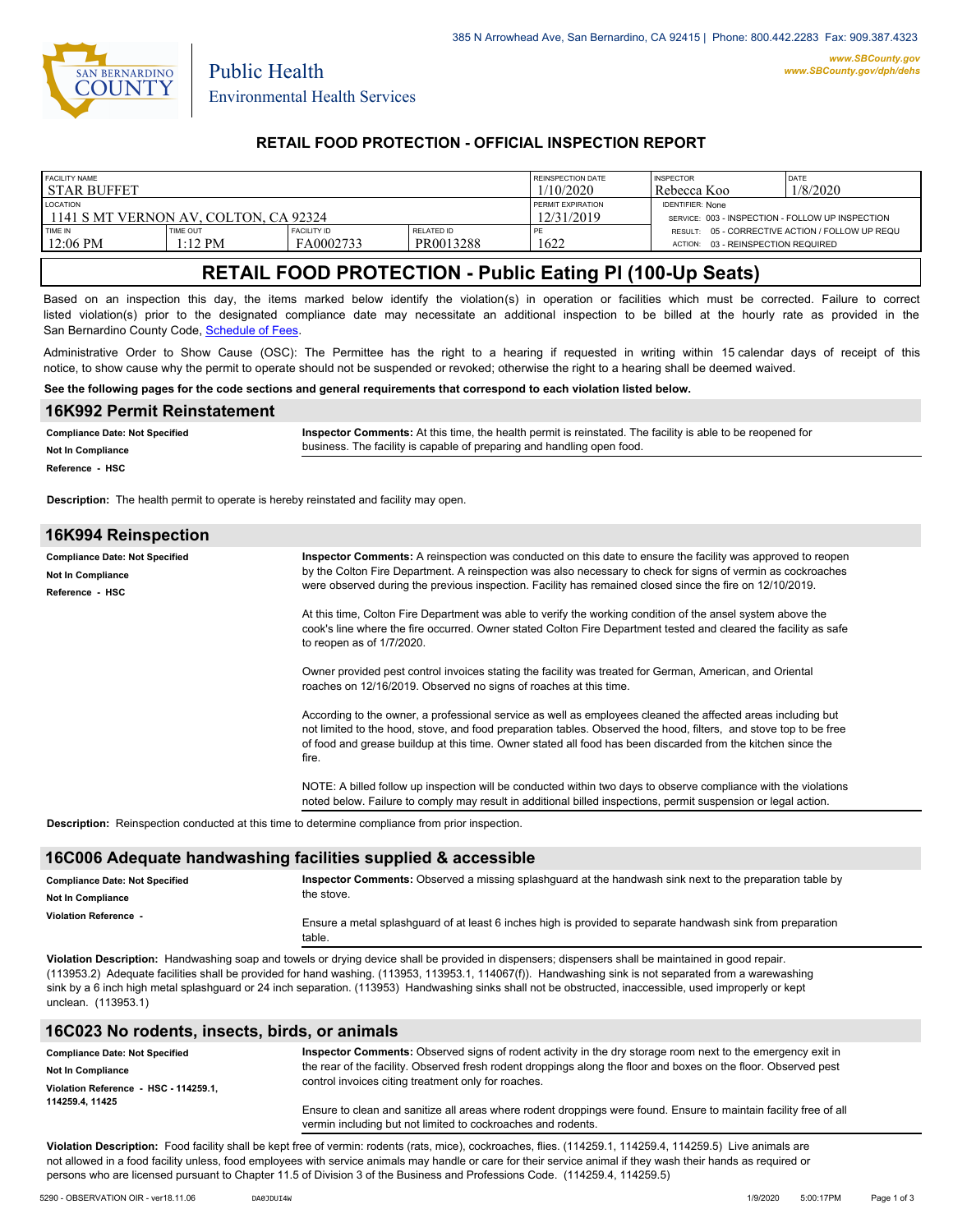

Public Health

## **RETAIL FOOD PROTECTION - OFFICIAL INSPECTION REPORT**

| <b>FACILITY NAME</b><br><b>STAR BUFFET</b>                                                                 |                                                                                                                                                                                                     | DATE<br>1/8/2020                |  |
|------------------------------------------------------------------------------------------------------------|-----------------------------------------------------------------------------------------------------------------------------------------------------------------------------------------------------|---------------------------------|--|
| LOCATION<br>1141 S MT VERNON AV, COLTON, CA 92324                                                          |                                                                                                                                                                                                     | <b>INSPECTOR</b><br>Rebecca Koo |  |
| 16C033 Nonfood-contact surfaces clean                                                                      |                                                                                                                                                                                                     |                                 |  |
| <b>Compliance Date: Not Specified</b><br><b>Not In Compliance</b>                                          | Inspector Comments: Observed doors and door handles of refrigeration units in the preparation area near the<br>location of fire to be covered in food debris, grease, and cleaning product residue. |                                 |  |
| Violation Reference - HSC - 114115 (c)                                                                     | Ensure to clean and sanitize all nonfood contact surfaces as often as necessary to prevent possible<br>contamination of food.                                                                       |                                 |  |
| Violation Description: All nonfood contact surfaces of utensils and equipment shall be clean. (114115 (c)) |                                                                                                                                                                                                     |                                 |  |

#### **16C035 Equipment/Utensils - approved; installed; clean; good repair, capacity**

| <b>Compliance Date: Not Specified</b>                                                                                                               | <b>Inspector Comments:</b> Observed heavy grease accumulation on the side of the fryers. |  |
|-----------------------------------------------------------------------------------------------------------------------------------------------------|------------------------------------------------------------------------------------------|--|
| <b>Not In Compliance</b>                                                                                                                            | Clean the fryers and maintain all equipment clean.                                       |  |
| Violation Reference - HSC - 114130, 114130.1.                                                                                                       |                                                                                          |  |
| 114130                                                                                                                                              |                                                                                          |  |
| Violation Description: All utensils and equipment shall be fully operative and in good repair (114175) All utensils and equipment shall be approved |                                                                                          |  |

**Violation Description:** All utensils and equipment shall be fully operative and in good repair. (114175). All utensils and equipment shall be approved, installed properly, and meet applicable standards. (114130, 114130.1, 114130.2, 114130.3, 114130.4, 114130.5, 114132, 114133, 114137, 114139, 114153, 114155, 114163, 114165, 114167, 114169, 114177, 114180, 114182)

#### **16C041 Plumbing; proper backflow devices**

| <b>Compliance Date: Not Specified</b>        | Inspector Comments: Observed a leak and standing water under the 2 compartment preparation sink. |
|----------------------------------------------|--------------------------------------------------------------------------------------------------|
| Not In Compliance                            |                                                                                                  |
| Violation Reference - HSC - 114171, 114189.1 | Ensure to repair or replace the pipe under the 2 compartment sink.                               |

**Violation Description:** The potable water supply shall be protected with a backflow or back siphonage protection device, as required by applicable plumbing codes. (114192) All plumbing and plumbing fixtures shall be installed in compliance with local plumbing ordinances, shall be maintained so as to prevent any contamination, and shall be kept clean, fully operative, and in good repair. Any hose used for conveying potable water shall be of approved materials, labeled, properly stored, and used for no other purpose. (114171, 114189.1, 114190, 114193, 114193.1, 114199, 114201, 114269)

#### **16C044 Premises; personal/cleaning items; vermin-proofing**

| <b>Compliance Date: Not Specified</b>          | Inspector Comments: Observed a large gap in the door frame of the emergency exit in the rear kitchen area.   |
|------------------------------------------------|--------------------------------------------------------------------------------------------------------------|
| <b>Not In Compliance</b>                       | Observed door was unable to be flush against door frame and the door had two large open holes to exterior of |
| Violation Reference - HSC - 114067 (j), 114123 | facility.                                                                                                    |

Ensure to repair or replace emergency door to prevent the entrance and harborage of vermin.

\*Note: Rodent droppings were observed at this time.

**Violation Description:** The premises of each food facility shall be kept clean and free of litter and rubbish; all clean and soiled linen shall be properly stored; non-food items shall be stored and displayed separate from food and food-contact surfaces; the facility shall be kept vermin proof. (114067 (j), 114123, 114143 (a) & (b), 114256, 114256.1, 114256.2, 114256.4, 114257, 114257.1, 114259, 114259.2, 114259.3, 114279, 114281, 114282) Food preparation sinks, handwashing sinks and warewashing equipment shall not be used for the cleaning of maintenance tools, the holding of maintenance materials, or the disposal of liquid wastes. (114123) Open-air barbecue and/or outdoor wood burning oven must operate on the same premises, in conjunction with a permanent food facility and not in an area that may pose as a fire hazard. (114143(a) (b)) Janitorial sink or approved curbed cleaning facility (exemption for restricted food service facilities Section 114279 (b)) shall be provided. (114279(a)) First aid supplies must have a legible manufacturer's label and stored in a kit or container that is located to prevent contamination. (114256.4) Insect electrocution devices are not allowed in food or utensil handling areas. (114259.3)

#### **16C045 Floors, walls and ceilings: built, maintained, and clean**

| <b>Compliance Date: Not Specified</b>          | Inspector Comments: Observed heavy grease accumulation on the floor near the wok grill and fryers. |
|------------------------------------------------|----------------------------------------------------------------------------------------------------|
| <b>Not In Compliance</b>                       |                                                                                                    |
| Violation Reference - HSC - 114143 (d), 114266 | Clean these areas and maintain all floors clean.                                                   |

**Violation Description:** The walls / ceilings shall have durable, smooth, nonabsorbent, and washable surfaces. All floor surfaces, other than the customer service areas, shall be approved, smooth, durable and made of nonabsorbent material that is easily cleanable. Approved base coving shall be provided in all areas, except customer service areas and where food is stored in original unopened containers. Food facilities shall be fully enclosed. All food facilities shall be kept clean and in good repair. (114143 (d), 114257, 114266, 114268, 114268.1, 114271, 114272) Cleaning must be an approved dustless method. (114268.1) Mats and duckboards, if used, must be removable and easily cleanable. (114272) Open-air barbecues or wood-burning ovens floor surfaces must extend a minimum of five feet and be impervious or easily cleanable. (114143(d))

## **Overall Inspection Comments**

A billed reinspection will be conducted on 1/10/2020 to ensure the listed violations have been corrected.